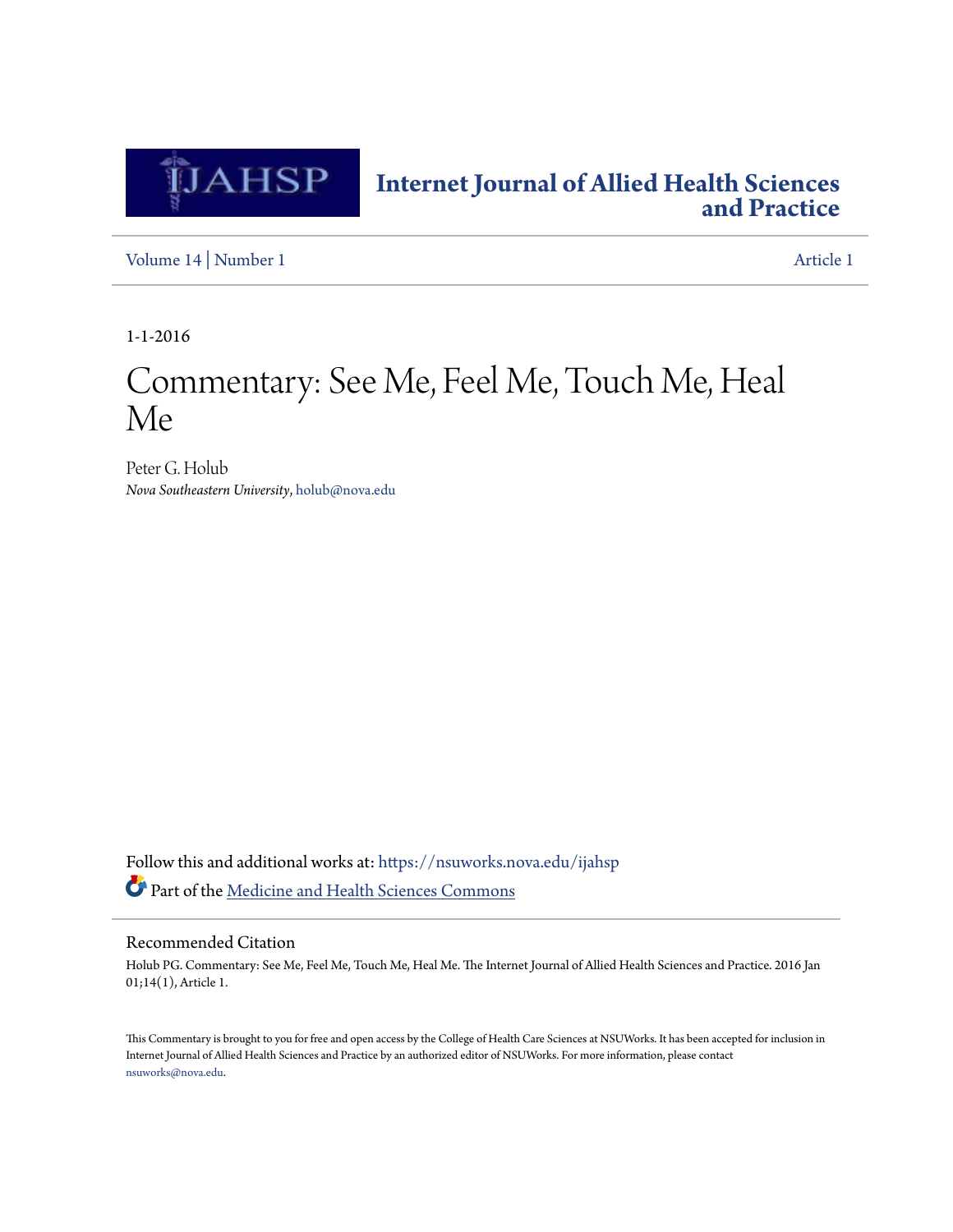#### **Commentary: See Me, Feel Me, Touch Me, Heal Me**

The title of my commentary is from the rock opera *Tommy*. Tommy doesn't ask for a high-tech medical cure for his disease. He isn't interested in prescription drugs. He craves the simple human touch - a low-tech form of caring that has no negative side-effects. The healing power of the human touch is validated by scientific research. So, other than the fact that it doesn't have an ICD-10 medical billing code, why don't doctors and other caregivers like to touch their patients?

#### **Author Bio(s)**

• Peter G. Holub, DPM, PhD, is an Associate Professor in the College of Health Care Sciences at Nova Southeastern University in Ft. Lauderdale, FL.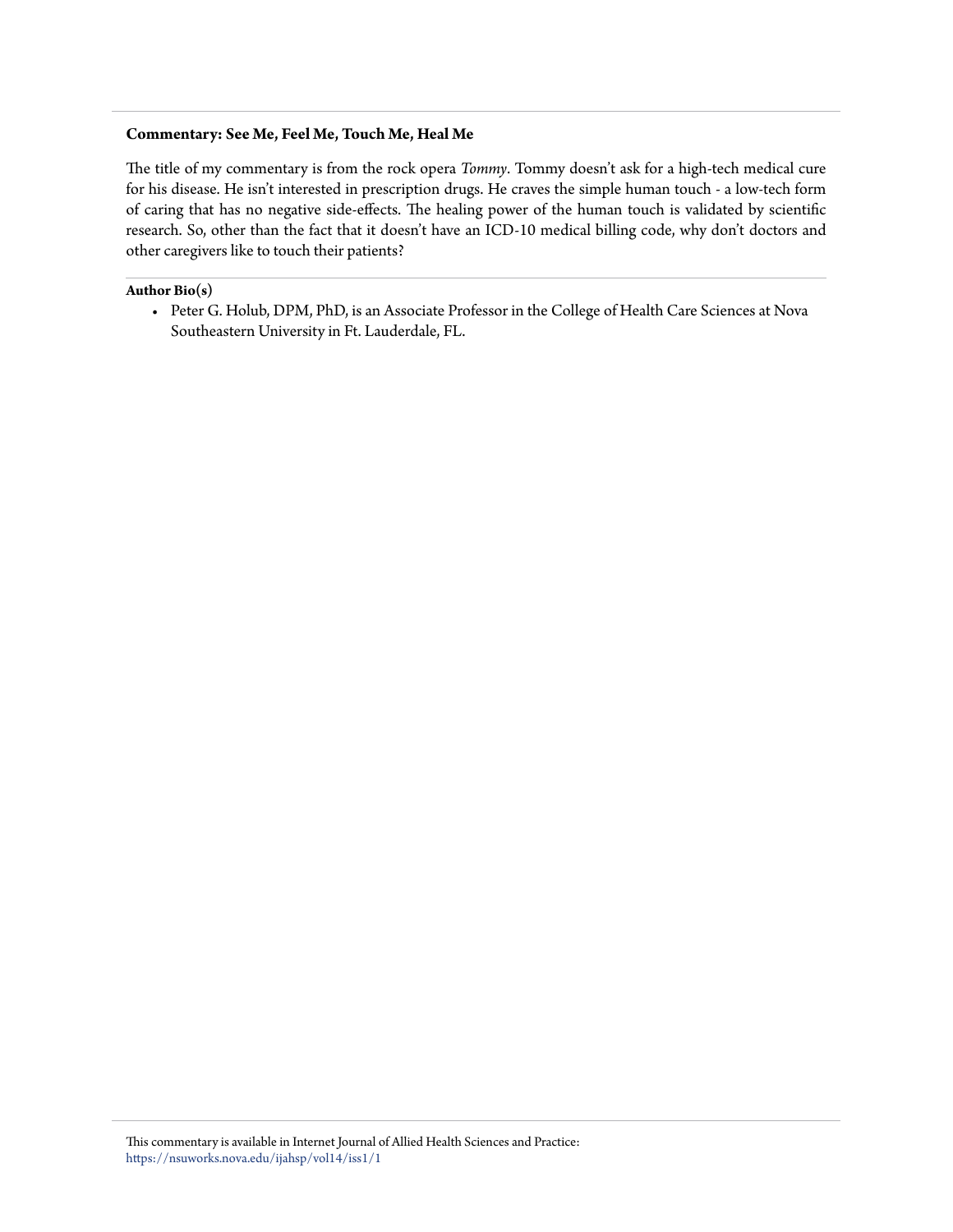

The Internet Journal of Allied Health Sciences and Practice *Dedicated to allied health professional practice and education* **Vol. 14 No. 1 ISSN 1540-580X**

## Commentary: See Me, Feel Me, Touch Me, Heal Me

### Peter G. Holub, DPM, PhD

Nova Southeastern University

United States

The title of my commentary is from the rock opera *Tommy*.<sup>1</sup> Tommy doesn't ask for a high-tech medical cure for his disease. He isn't interested in prescription drugs. He craves the simple human touch - a low-tech form of caring that has no negative sideeffects. The healing power of the human touch is validated by scientific research.<sup>2</sup> So, other than the fact that it doesn't have an ICD-10 medical billing code, why don't doctors and other caregivers like to touch their patients?

Some doctors say that touch isn't necessary. They claim that diagnostics and imaging technologies provide a perfectly clear picture of what is happening with their patients. Likewise, modern day methods used to treat medical conditions rely upon pharmaceuticals and surgery to restore patient health. Some caregivers even view the simple act of shaking hands as a health hazard. The last time a doctor shook my hand, she was wearing exam gloves.Of course, each patient encounter is different and sometimes infection control requires safe distances and barriers to prevent direct human contact. But, the times when these precautions are needed are rare, and for most patients, lack of human touch signals indifference, neglect, and even disgust. Touch builds trust.

Touch can have positive effects on a patient's health. The lack of human touch can have negative effects on a patient's wellbeing. Appropriate human touch strengthens the caregiver/patient relationship. Considering the remarkable effects that touch can have on the quality of health care, and the potential harm caused by the omission of touch, I believe it is unethical for caregivers to deny patients the human touch – *en par* with other forms of patient neglect, breach of duty, and sub-standard care.

Some of you are probably thinking, "There goes Holub with another one of his touchy-feely sermons." "What about infection or cultural taboos or perverts or cooties?" Hopefully, the following T.O.U.C.H. anagram will help put these fears at ease.

**T** stands for **Trust**. When a caregiver puts the laptop down, gets up out of the chair, and reaches out to shake hands or put a reassuring hand on a patient's shoulder, that caregiver is establishing the kind of trust that strengthens their professional relationship.

**O** stands for **Observe** the patient's reactions. Receptivity and response to touch varies for different individuals. Touch is authentic and most effective when it is tailored it to the individual, whether it be a pregnant teen, a bilateral amputee in a wheelchair, or a woman wearing a hijab or burka. Observing patients and determining the appropriate response to their fears and their joys is a sign of narrative competence.

**U** stands for **Understand** the difference between *touching as malpractice* and *not touching as negligence*. Groping and inappropriate touching is assault and constitutes malpractice. Medical practitioners and technicians who are tempted to abuse the patient's trust in this manner should remove themselves from duty and seek professional help. On the other hand, not touching a patient when it is indicated is negligence. Health professionals should consider their hands as healing instruments – not to be abused, misused, or used up.

**C** stands for **Care,** and caregivers need to touch patients to palpate pulses, lymph nodes, and abdomens, and feel for signs of crepitus and inflammation. Be gentle. Prepare the patient before tugging on a painful appendage or probing a sensitive area of